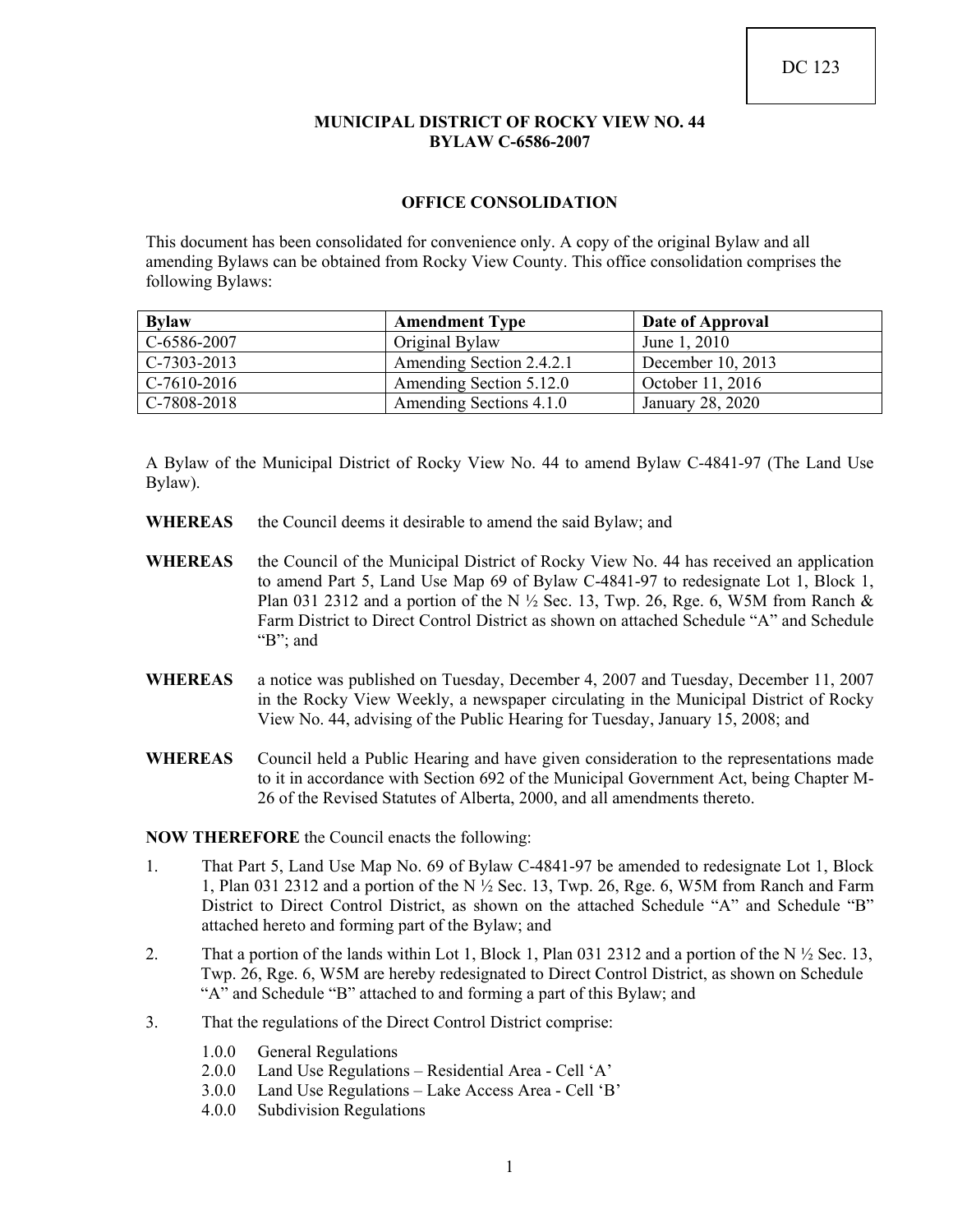- 5.0.0 Development Regulations
- 6.0.0 Definitions
- 7.0.0 Implementation

## **1.0.0 GENERAL REGULATIONS**

- 1.1.0 Parts 1, 2 and 3 of the Land Use Bylaw C-4841-97 shall apply to all uses contemplated by this Bylaw except where noted otherwise in this Bylaw.
- 1.2.0 That the Development Authority shall be responsible for the issuance of Development Permit(s) for the Lands subject to this Bylaw.
- 1.3.0 Notwithstanding Section 1.2.0, a *Dwelling, Single-detached* and *Accessory Buildings* are deemed approved without the requirement for a Development Permit when all other criteria of this Bylaw are met.
- 1.4.0 Council may, through a Development Agreement(s) required by any subdivision and/or development permit affecting these Lands, specify any regulation, criteria, or condition necessary to ensure all Subdivision and Development on the Lands conform to the development proposals and representations upon which this Bylaw is based, as determined by and to the satisfaction of the Council and its sole and unfettered discretion.

### **2.0.0 LAND USE REGULATIONS – RESIDENTIAL AREA - CELL 'A'**

2.1.0 Purpose and Intent

 The purpose and intent is to provide for a comprehensively planned 'recreation-based' residential development with limited service and seasonal occupancy.

- 2.2.0 Uses
	- 2.2.1 Accessory Buildings
	- 2.2.2 Caretaker's Residence
	- 2.2.3 Communal Washroom & Shower Facilities
	- 2.2.4 Dwelling, *Single-detached*
	- 2.2.5 Local Convenience Store
	- 2.2.6 Private Open Space
	- 2.2.7 Public Park
	- 2.2.8 Learning & Recreation Center
	- 2.2.9 Sales Centre/Professional Office
	- 2.2.10 Show Homes
	- 2.2.11 Signs
	- 2.2.12 Utility Infrastructure
- 2.3.0 Maximum Requirements
	- 2.3.1 Maximum Number of Dwelling Units: 350
	- 2.3.2 Maximum Number of Dwelling Units per titled area: 1
	- 2.3.3 Maximum Number of Caretaker's Residences: 1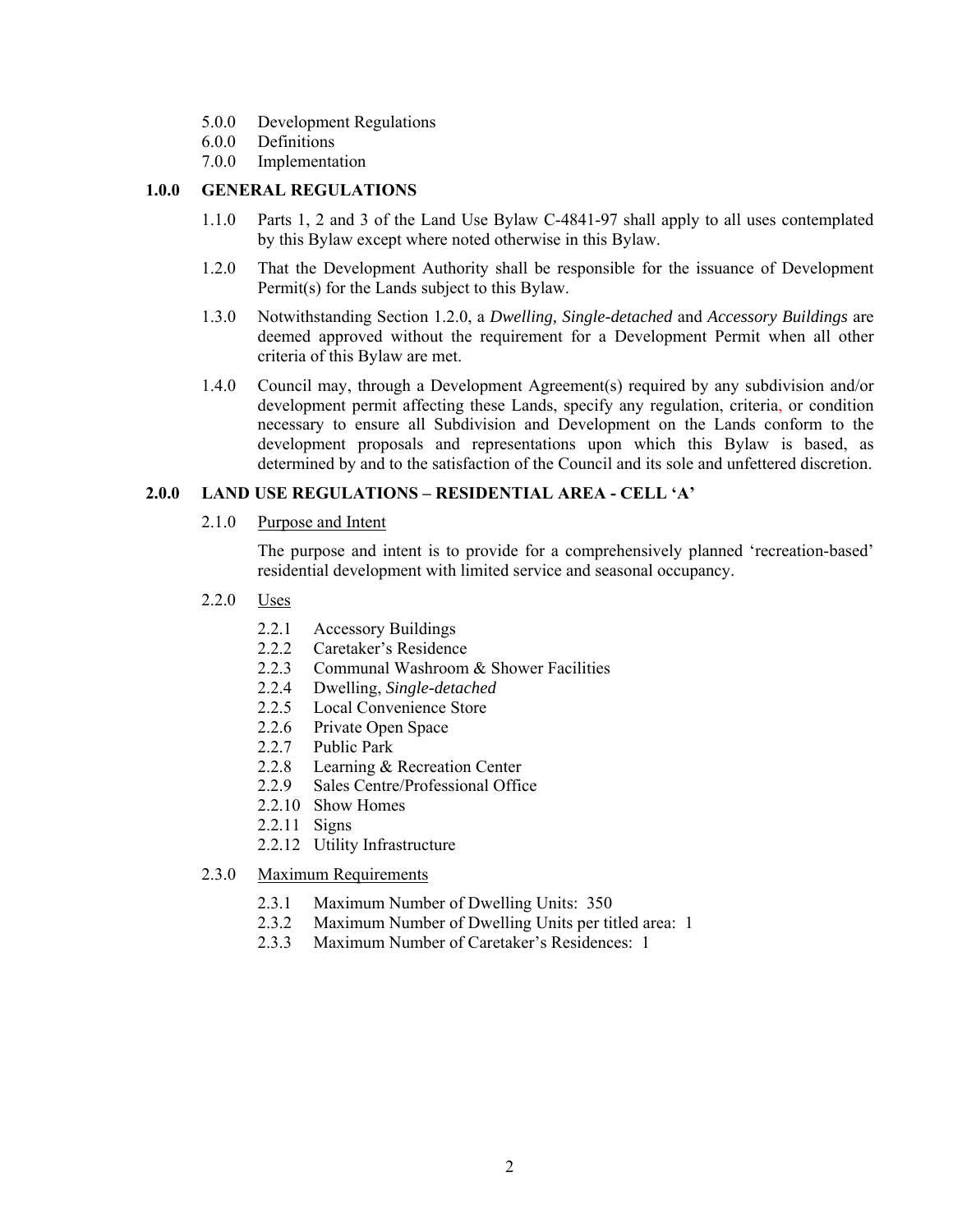- 2.3.4 Maximum Building Areas:
	- a) Dwelling, *Single-detached*: Main Floor – 56 m<sup>2</sup> (603 ft<sup>2</sup>) Total –  $88 \text{ m}^2 (950 \text{ ft}^2)$
	- b) Caretaker's Residence: Main Floor – 139.4 m<sup>2</sup> (1,500 ft<sup>2</sup>) Total – 278.7 m<sup>2</sup> (3,000 ft<sup>2</sup>)
	- c) Learning & Recreation Centre: 1393.5 m<sup>2</sup> (15,000 ft<sup>2</sup>)
	- d) Sales Centre/Professional Office (to be included as part of the Main Floor of the Caretaker's Residence):  $55.7 \text{ m}^2 (600 \text{ ft}^2)$
	- e) Local Convenience Store (to be included as part of the Main Floor of the Learning & Recreation Centre):  $186 \text{ m}^2 (2,002 \text{ ft}^2)$
	- f) Accessory Buildings: Main Floor – 37.2 m<sup>2</sup> (400 ft<sup>2</sup>) Total – 60.4 m<sup>2</sup> (650 ft<sup>2</sup>)
- 2.3.5 Maximum Number of Accessory Buildings per titled area: 1
- 2.3.6 Maximum Building Height:
	- Accessory Buildings: 6 m (19.7 ft)
	- Caretaker's Residence: 11 m (36 ft)
	- Dwelling, *Single detached*: 9 m (29.5 ft)
	- Recreation & Learning Center: 11 m (36 ft)
- 2.3.7 Maximum Site Coverage (all buildings): 35%
- 2.4.0 Minimum Yard Requirements
	- 2.4.1 Front Yard: 2.4 m (7.87 ft.)
	- 2.4.2 Side Yard: 2.4 m (7.87 ft.)
		- 2.4.2.1 Notwithstanding section 2.4.2, Unit 54, Plan 0914699 within N-13-26-6- W5M is permitted a minimum yard setback of 2.20 metres (7.22 feet), in order to allow an existing dwelling and garage to remain.
	- 2.4.3 Rear Yard: 0.6 m (2.0 ft.) when backing onto a common greenspace; 2.4 m  $(7.87 \text{ ft.})$  - all others

#### **3.0.0 LAND USE REGULATIONS - LAKE ACCESS AREA - CELL 'B'**

- 3.1.0 The purpose and intent is to facilitate the site's ongoing use for power generation and transmission infrastructure related to the Ghost River Reservoir, and to provide for a boat dock, boat launch, and a private road to facilitate access from the Residential Area to the Ghost Lake Reservoir.
- 3.2.0 Uses
	- 3.2.1 Boat Dock
	- 3.2.2 Boat Launch
	- 3.2.3 Private Open Space
	- 3.2.4 Signs
	- 3.2.5 Utility Infrastructure

### **4.0.0 SUBDIVISION REGULATIONS**

4.1.0 As per Section 11.0 of the Cottage Club Ghost Lake Conceptual Scheme, all applications for phased subdivision approvals must be supported by the following technical documentation: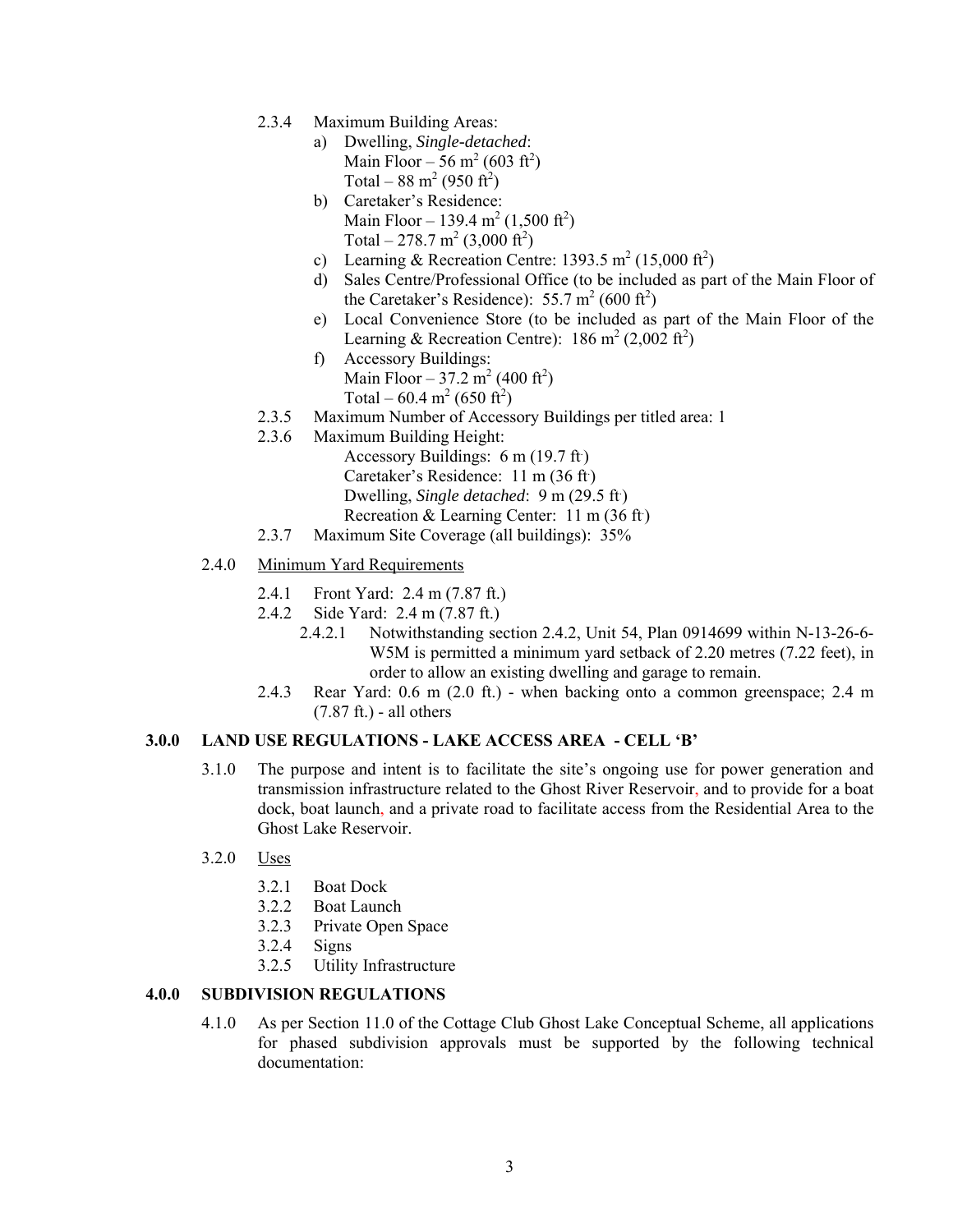- a) A Construction Management Plan, prepared by a qualified professional, in a form and substance satisfactory to the Municipality.
- b) A Stormwater Management Plan, prepared by a qualified professional, in a form and substance satisfactory to the Municipality and all relevant Federal & Provincial Authorities.
- c) A Traffic Impact Analysis, prepared by a qualified professional, in a form and substance satisfactory to the Municipality and Alberta Transportation.
- d) A Biophysical Impact Analysis, prepared by a qualified professional, in a form and substance satisfactory to the Municipality, to assess existing wildlife movements within the site, and recommend appropriate implementation measures to mitigate same.
- e) An Emergency Response Plan, prepared by a qualified professional, in a form and substance satisfactory to the Municipality, to assess appropriate emergency response levels as required by the development in consideration of the site's limited service and proximity to the Wildcat Hills Gas Plant.
- f) A Landscaping Plan that details plantings and other related improvements proposed within the development, prepared by a qualified Landscaping Professional, in accordance with the Conceptual Scheme's Policy 7.7.1, in a form and substance satisfactory to the Municipality.
- g) Confirmation of a treated water supply, to be licensed by the Province of Alberta, in a form and substance satisfactory to the Municipality.
- h) Confirmation of a wastewater system, to be approved by the Province of Alberta, in a form and substance satisfactory to the Municipality.
- i) Confirmation that the proposed Condominium Bylaws and Architectural Controls associated with this development ensure that all owners within the development are notified of the community's recreational occupancy restrictions as per Policies 9.1.3, 9.1.4 and 9.3.1 of the Cottage Club Ghost Lake Conceptual Scheme, in a form and substance satisfactory to the Municipality.
- j) An outline of all recreational amenities planned within the site, that discusses the intended use and intended users of each amenity, with a detailed Site Plan illustrating the location and configuration of the amenities within the site, in a form and substance satisfactory to the Municipality.
- 4.2.0 Approval conditions may be imposed by the Subdivision Authority to facilitate the implementation of appropriate development considerations as per the technical documentation listed in Section 4.1.0, to the satisfaction of the Municipality.
- 4.3.0 As per Sections 7.6 & 11.0, and Policy 7.6.8 of the Cottage Club Ghost Lake Conceptual Scheme, the pedestrian connection to the Bow River must be resolved prior to the 3rd phase of subdivision proceeding, to the satisfaction of the Municipality.
- 4.4.0 Private Roads shall be designed and constructed to the satisfaction of the Municipality.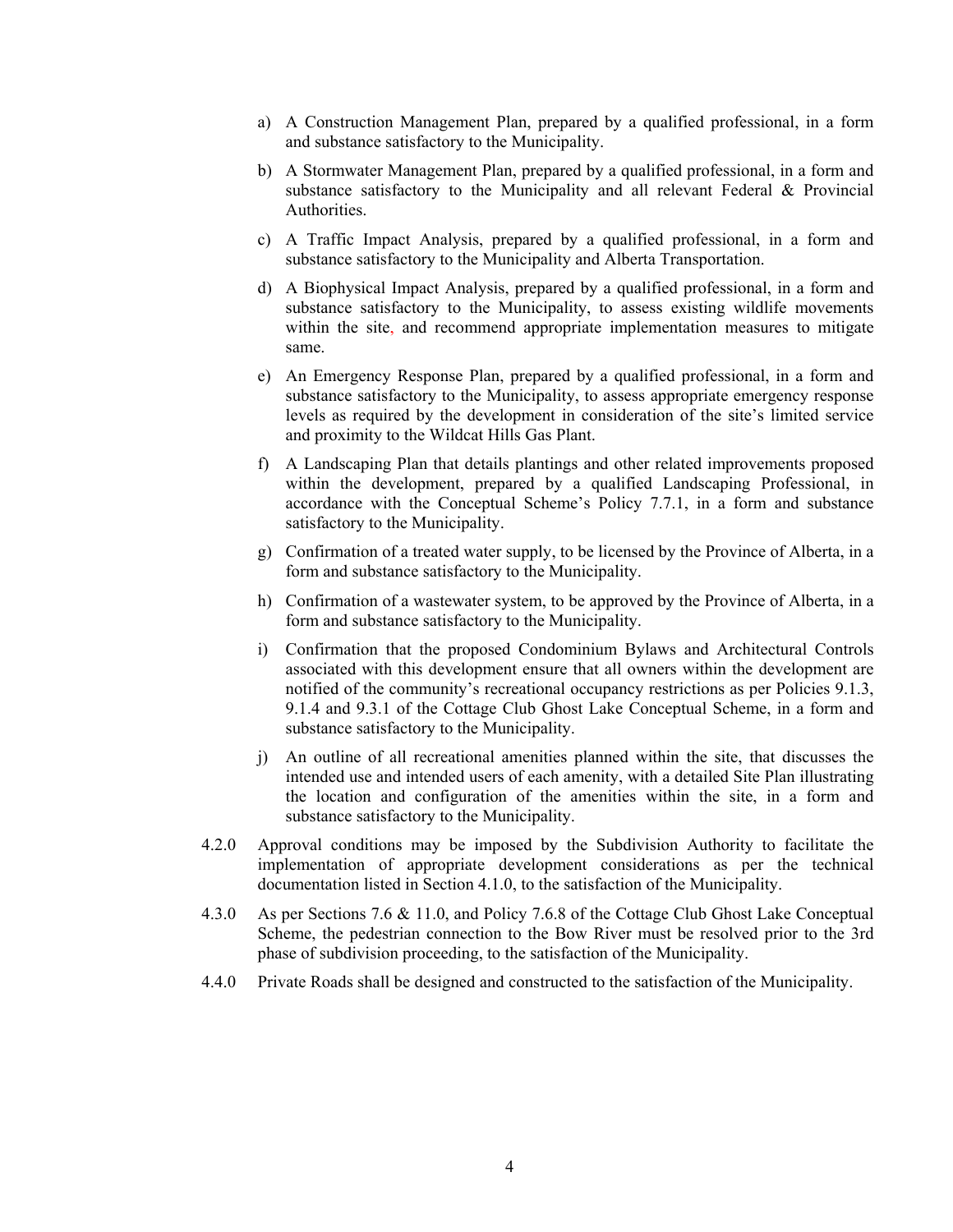#### **5.0.0 DEVELOPMENT REGULATIONS**

- 5.1.0 The Development Authority may issue a Development Permit for Stripping and/or Grading within any portion of the development, provided the Municipality has endorsed a Construction Management Plan and a Stormwater Management Plan, as required by 4.1.0.
- 5.2.0 Subject to the terms of a Development Permit issued pursuant to 5.1.0, the Development Authority may approve crushing and processing of excavated materials on-site only for subsequent use of such materials within the development.
- 5.3.0 Approval from the Development Authority for any use contemplated by this Bylaw may be subject to approval from all relevant Federal and/or Provincial Authorities.
- 5.4.0 No occupancy of any *Dwelling, Single detached* shall occur until the construction of all required roads and utilities have been substantially completed to the satisfaction of the Municipality and Alberta Transportation.
- 5.5.0 The Development Authority may issue a Development Permit for up to five (5) Show Homes prior to the endorsement of a conditionally approved Plan of Subdivision. No occupancy of a Show Home shall occur until of all required roads and utilities have been substantially completed, and a Plan of Survey has been registered with Alberta Land Titles.
- 5.6.0 No outside storage shall be permitted within any parcel containing a *Dwelling, Single detached.*
- 5.7.0 Notwithstanding 5.6.0, the outside storage of a maximum of one (1) recreational vehicle and one (1) boat may be permitted within parcels containing *Dwellings, Single detached*, but only between April 1 and October 31.
- 5.8.0 Parking shall not be permitted abutting any road within the development.
- 5.9.0 Fencing shall not be permitted within any lot that contains a *Dwelling, Single detached.*
- 5.10.0 Construction of a wood, stone, or chain link fence, not greater than 1.8 m (6 ft.) in height, may be permitted within the common greenspace to enclose the development, to provide security for utility infrastructure, and to provide screening associated with recreational facilities.
- 5.11.0 The total area of any deck shall not exceed  $37 \text{ m}^2$  (400 ft<sup>2</sup>) and may be attached and/or detached from a *Dwelling, Single detached*. The maximum height of a deck (not including railings) shall not exceed the height of the *Dwelling, Single detached*. Main Floor elevation.
- 5.12.0 Notwithstanding 5.11.0, an additional deck incidental to a Loft Area of a *Dwelling,*  Single detached may be permitted, provided it does not exceed  $3.7 \text{ m}^2$  (40 ft<sup>2</sup>). The maximum height of this deck (not including railings) shall not exceed the maximum height of the *Dwelling, Single detached* Loft Area Floor elevation.
	- a) excepting UNIT 148, Plan 1111762, which may retain the two existing upper decks; each approximately 40.00 sq. ft. in area.
- 5.13.0 In all cases, a deck may be covered, but shall not be enclosed, and shall not encroach into any required yard setback.
- 5.14.0 *Accessory Buildings* shall not be attached to any *Dwelling, Single detached*, and construction of carports, breezeways, lean-twos, and/or any other similar structure between a *Dwelling, Single detached* and an *Accessory Building* shall not be permitted.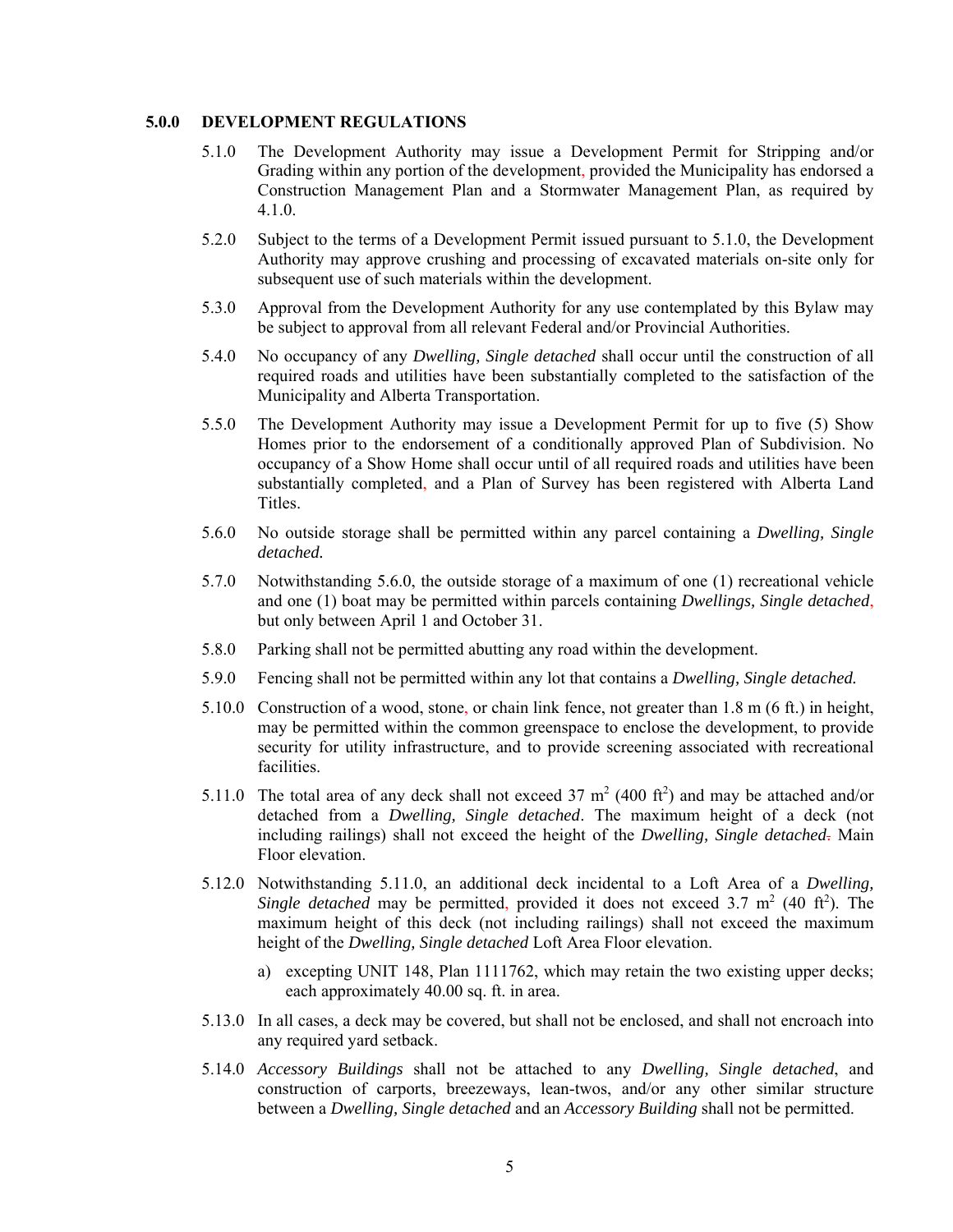## **6.0.0 DEFINITIONS - ALL USES NOT OTHERWISE HEREIN DESCRIBED HAVE THE SAME MEANING TO THE USES DEFINED IN THE LAND USE BYLAW C-4841-97.**

- 6.1.0 *"Boat Dock"* means a structure, attached to and forming part of the mainland, for the temporary mooring of water craft and does not include overnight moorage;
- 6.2.0 *"Boat Launch"* means a ramp that extends from the mainland into a water body, the purpose of which is to facilitate the placement and removal of water craft;
- 6.3.0 *"Caretaker's Residence"* means a *Dwelling, Single detached* which may be used as a permanent residence by a caretaker who provides year-round security and a professional office to facilitate site management activities related to the premises;
- 6.4.0 "*Communal Washroom & Shower Facilities*" means a private facility which is commonly owned or reserved for residents within the development that includes communal washroom and shower facilities;
- 6.5.0 *"Community Sign"* means a sign displaying the name of the community;
- 6.6.0 *"Construction Management Plan"* means a program that details site management of all construction activity that may include, but is not limited to, the management of construction debris and dust, stormwater, site erosion, sedimentation control, noise control, traffic control and groundwater monitoring;
- 6.7.0 *"Local Convenience Store"* means an establishment supplying groceries and other daily household necessities to the residents of the development:
- 6.8.0 *"Private Open Space"* means improvement of land specifically designed or reserved for residents of the development for active or passive recreational use and includes all commonly-owned natural and man-made landscaping, parking areas, playing fields, maintenance facilities, garbage storage, recycling facilities and other related structures;
- 6.9.0 *"Recreation & Learning Center"* means a private facility which is commonly owned or reserved for residents within the development that may include meeting rooms, parking facilities, a swimming pool with related change rooms & shower facilities, patios, laundry facilities and a local convenience store for community, social, educational and recreational purposes;
- 6.10.0 *"Recreation Vehicle"* means a motor home, travel trailer, truck camper, or camping trailer, with or without motive power, designed for human habitation for recreational occupancy;
- 6.11.0 "Recreational Occupancy" means human habitation that occurs primarily between April 1 and October 31 of the calendaryear, and only on random and discontinuous occasions outdie of these dates, subsequent to a deliberate mix of public and private regulatory mechanisms that restrict the availability of basic utilities, amendities and services and restrict the maximum area of residential building footprints & ancillary structures;
- 6.11.0 *"Qualified Landscaping Professional"* means a professional landscape architect licensed to practice within the Province of Alberta who is a member in good standing with the Alberta Association of Landscape Architects (AALA);
- 6.12.0 *"Sales Centre/Professional Office"* means a portion of the Caretaker's Residence to be used for activities related to the initial marketing and sale of *Dwellings, Single detached* within the development and for ongoing site management activities related to the premises once the site has been built-out;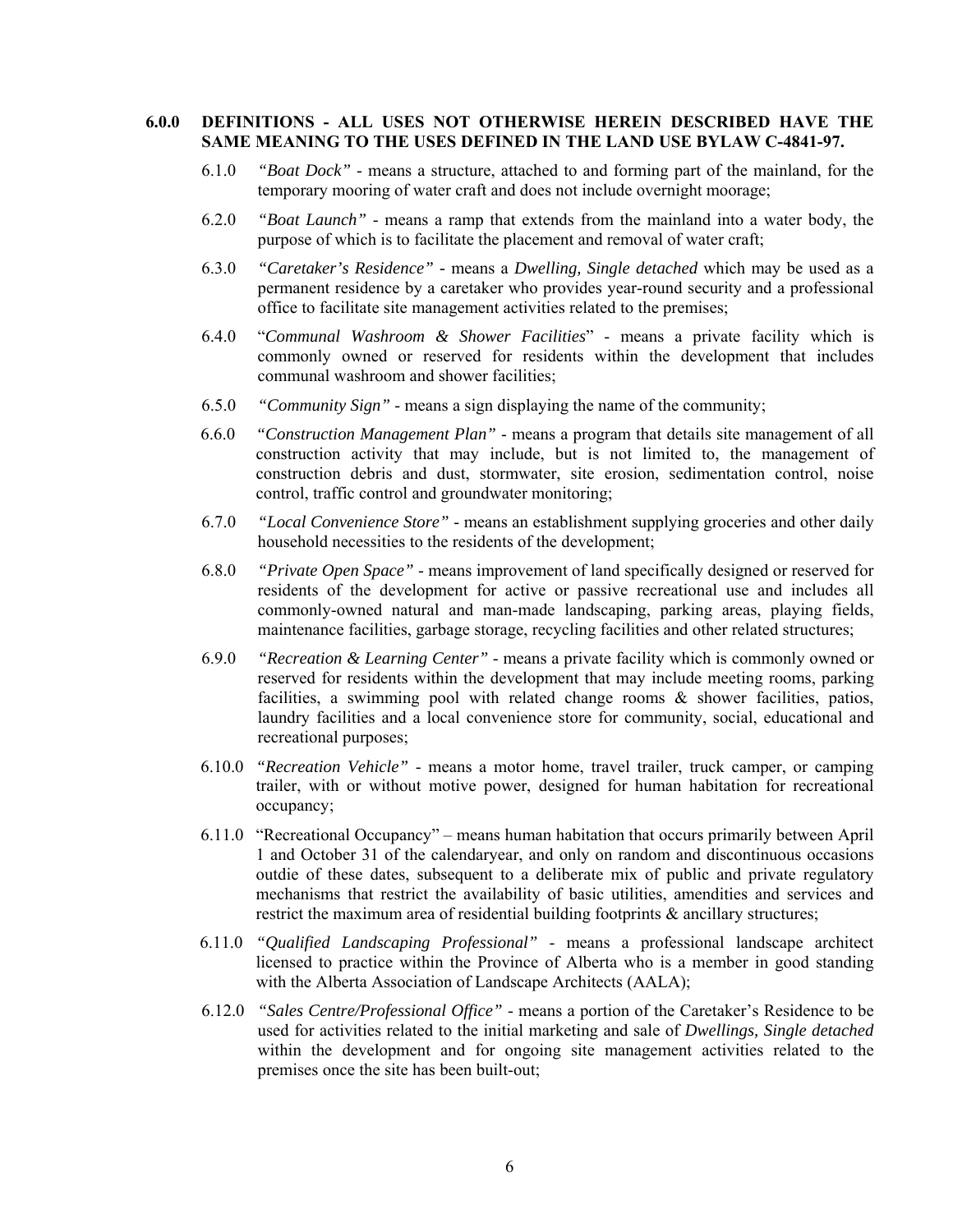- 6.13.0 *"Substantially Completed"* means Construction Completion Certificates have been issued by the Municipality;
- 6.14.0 *"Utility Infrastructure"* means public and/or privately-owned communal water treatment & distribution systems, communal wastewater systems, natural gas, electricity, cable and telephone transmission lines (and related facilities), solid waste collection and recycling, and general maintenance facilities related to on-site development.

## **7.0.0 IMPLEMENTATION**

7.1.0 This bylaw comes into effect upon the date of its third and final reading.

# **Division: 9 File: 10013010/002/001 2006-RV-183**

First reading passed in open Council, assembled in the City of Calgary, in the Province of Alberta, on Tuesday, November 27, 2007, on a motion by Councillor McLean.

Second reading passed in open Council, assembled in the City of Calgary, in the Province of Alberta, on Tuesday, January 15, 2007, on a motion by Councillor McLean.

Third reading passed in open Council, assembled in the City of Calgary, in the Province of Alberta, on  $\Box$ , on a motion by Councillor

REEVE OR DEPUTY REEVE MUNICIPAL SECRETARY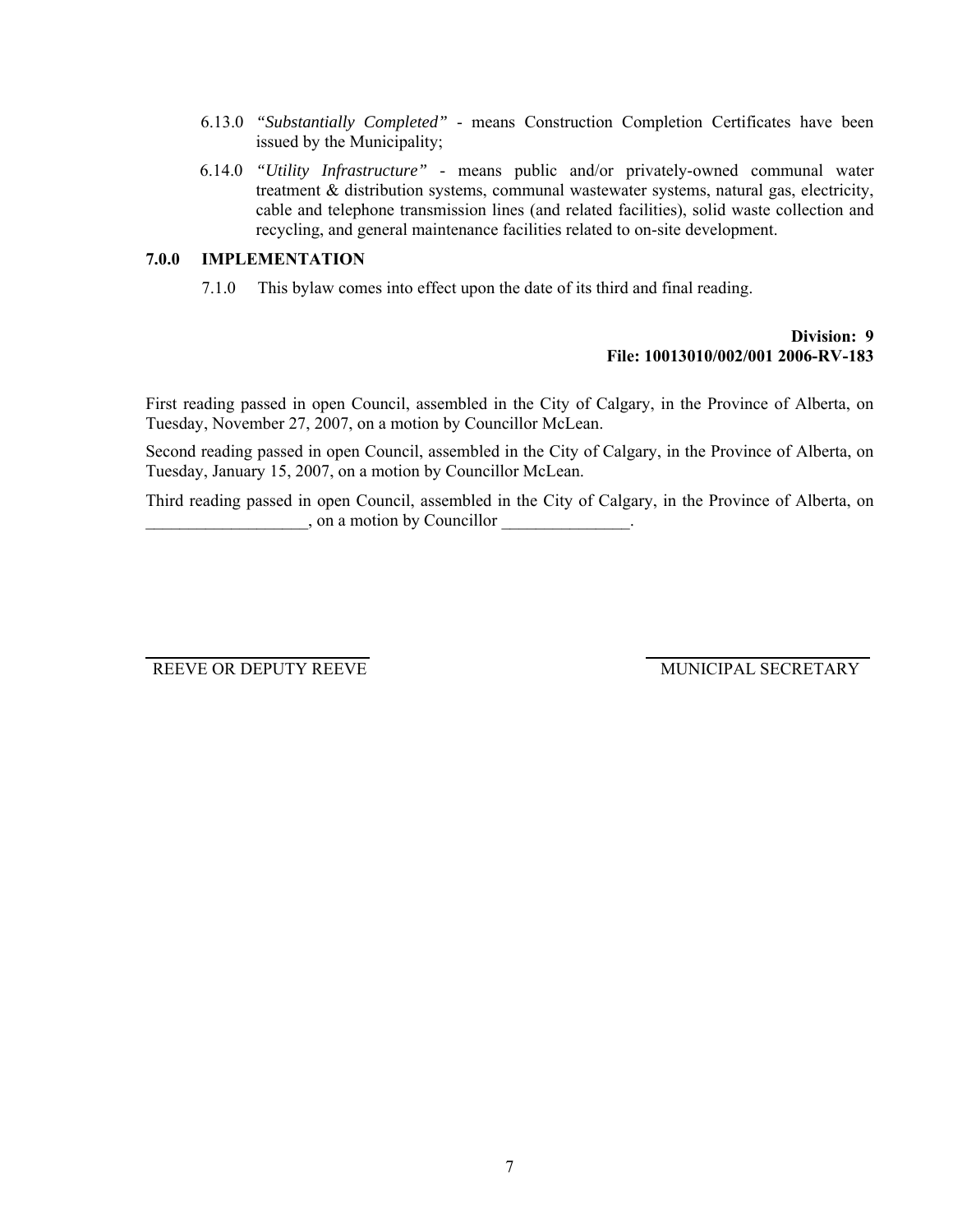